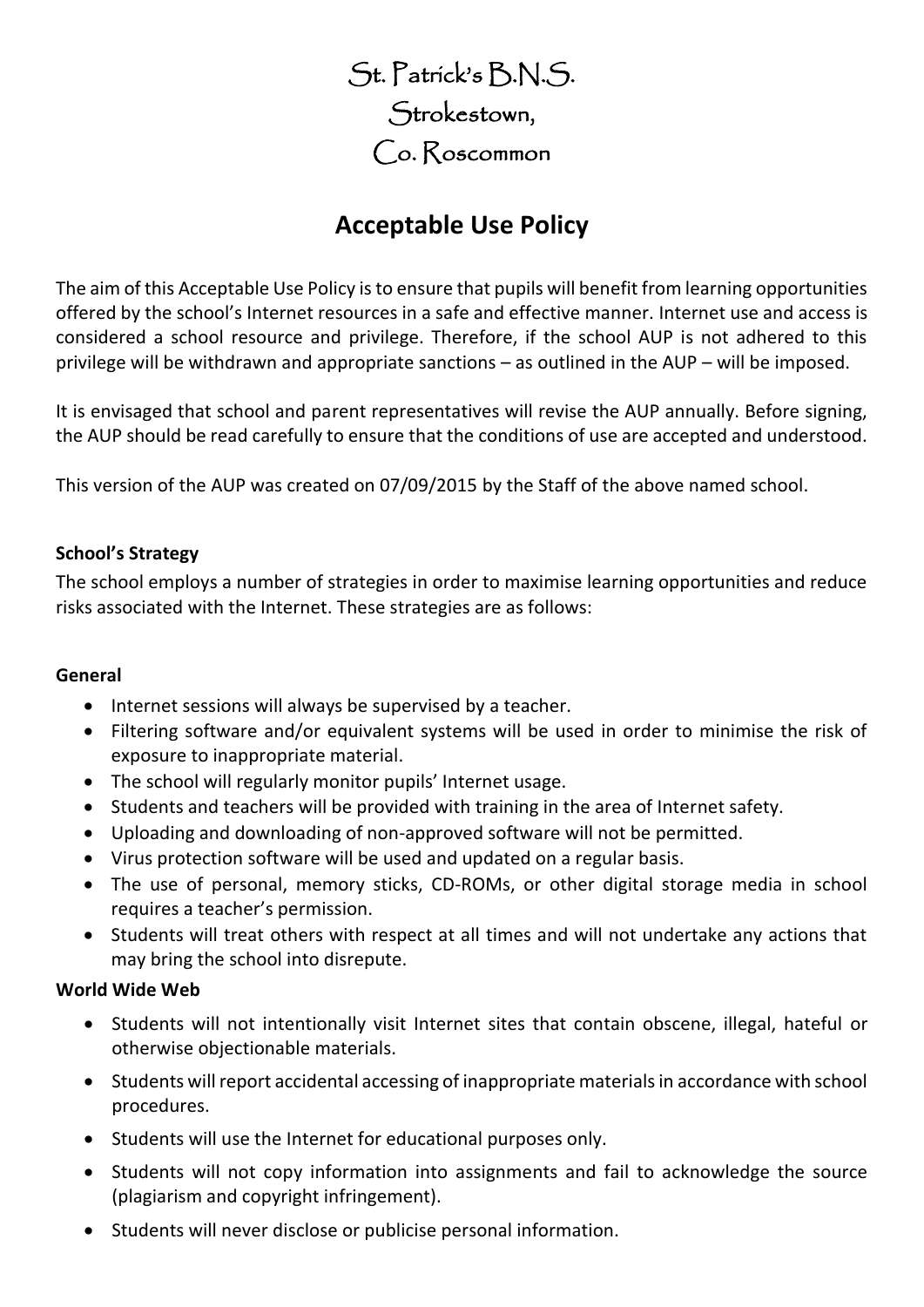- Downloading materials or images not relevant to their studies, is in direct breach of the school's acceptable use policy.
- Students will be aware that any usage, including distributing or receiving information, schoolrelated or personal, may be monitored for unusual activity, security and/or network management reasons.

#### **Email**

- Students will not send or receive any material that is illegal, obscene, and defamatory or that is intended to annoy or intimidate another person.
- Students will not reveal their own or other people's personal details, such as addresses or telephone numbers or pictures.
- Students will never arrange a face-to-face meeting with someone they only know through emails or the internet.
- Students will note that sending and receiving email attachments is subject to permission from their teacher.
- Internet Chat is forbidden.
- Chat rooms, discussion forums and other electronic communication forums will only be used for educational purposes and will always be supervised.
- Usernames will be used to avoid disclosure of identity.
- Face-to-face meetings with someone organised via Internet chat will be forbidden.

## **School Website**

- Pupils will be given the opportunity to look at projects, artwork or school work on the World Wide Web in accordance with clear policies and approval processes regarding the content that can be loaded to the school's website
- The website will be regularly checked to ensure that there is no content that compromises the safety of pupils or staff.
- Website using facilities such as guestbooks, noticeboards or weblogs will be checked frequently to ensure that they do not contain personal details?
- The publication of student work will be co-ordinated by a teacher.
- Pupils' work will appear in an educational context on Web pages with a copyright notice prohibiting the copying of such work without express written permission.
- The school will endeavour to use digital photographs, audio or video clips focusing on group activities. Content focusing on individual students will not be published on the school website without the parental permission. Video clips may be password protected.
- Personal pupil information including home address and contact details will be omitted from school web pages.
- The school website will avoid publishing the first name and last name of individuals in a photograph.
- The school will ensure that the image files are appropriately named will not use pupils' names in image file names or ALT tags if published on the web.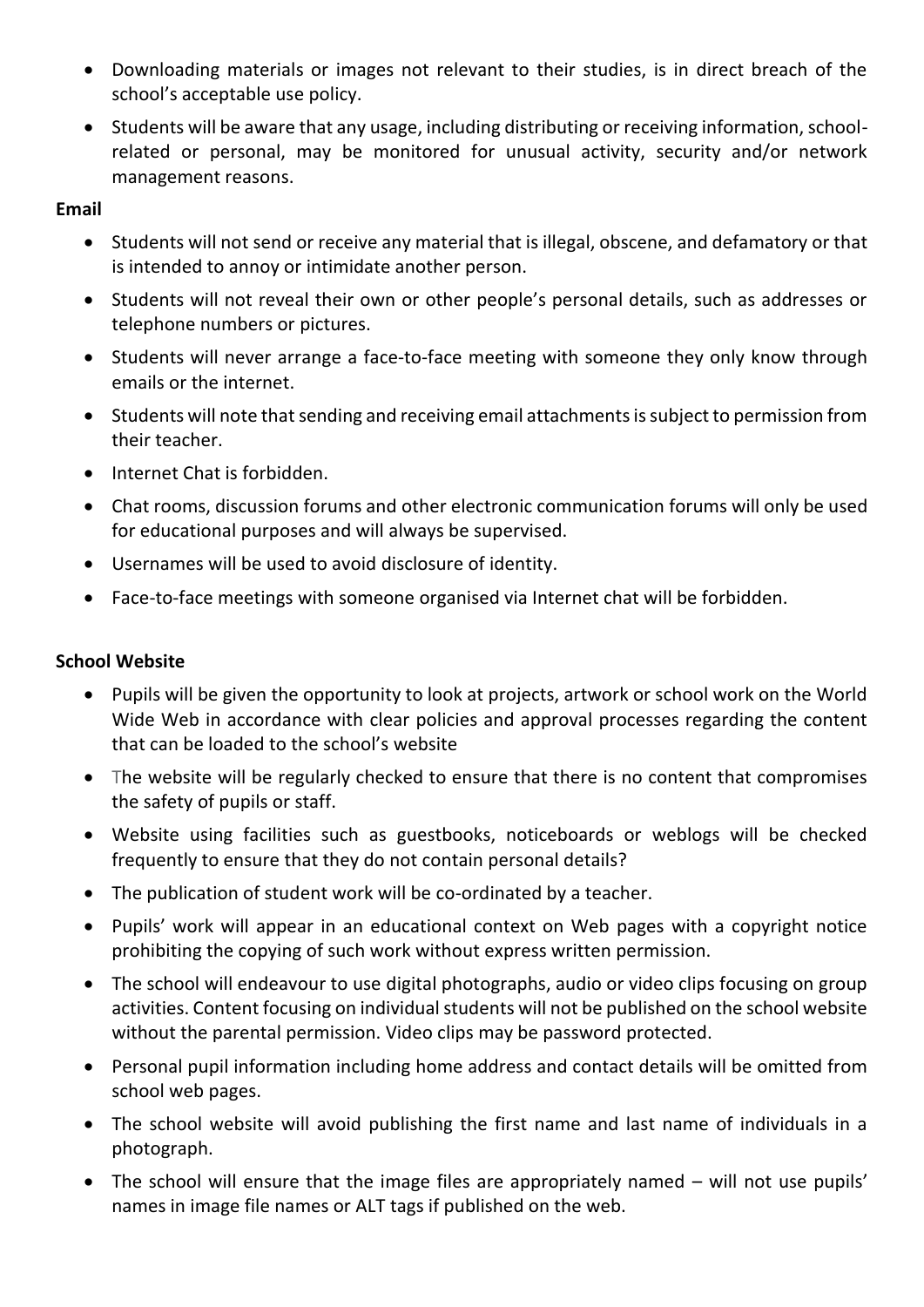• Pupils will continue to own the copyright on any work published.

## **Personal Devices**

Data Pupils are not permitted to bring any personal devices for use in school.

## **Legislation**

The school will provide information on the following legislation relating to use of the Internet which teachers, students and parents should familiarise themselves with:

- Protection (Amendment) Act 2003
- Child Trafficking and Pornography Act 1998
- Interception Act 1993
- Video Recordings Act 1989
- The Data Protection Act 1988

#### **Support Structures**

The school will inform students and parents of key support structures and organisations that deal with illegal material or harmful use of the Internet.

#### **Sanctions**

Misuse of the Internet may result in disciplinary action, including written warnings, withdrawal of access privileges and, in extreme cases, suspension or expulsion. The school also reserves the right to report any illegal activities to the appropriate authorities.

#### **Ratification**

This policy was ratified by the Board of Management on Monday 19<sup>th</sup> October 2015.